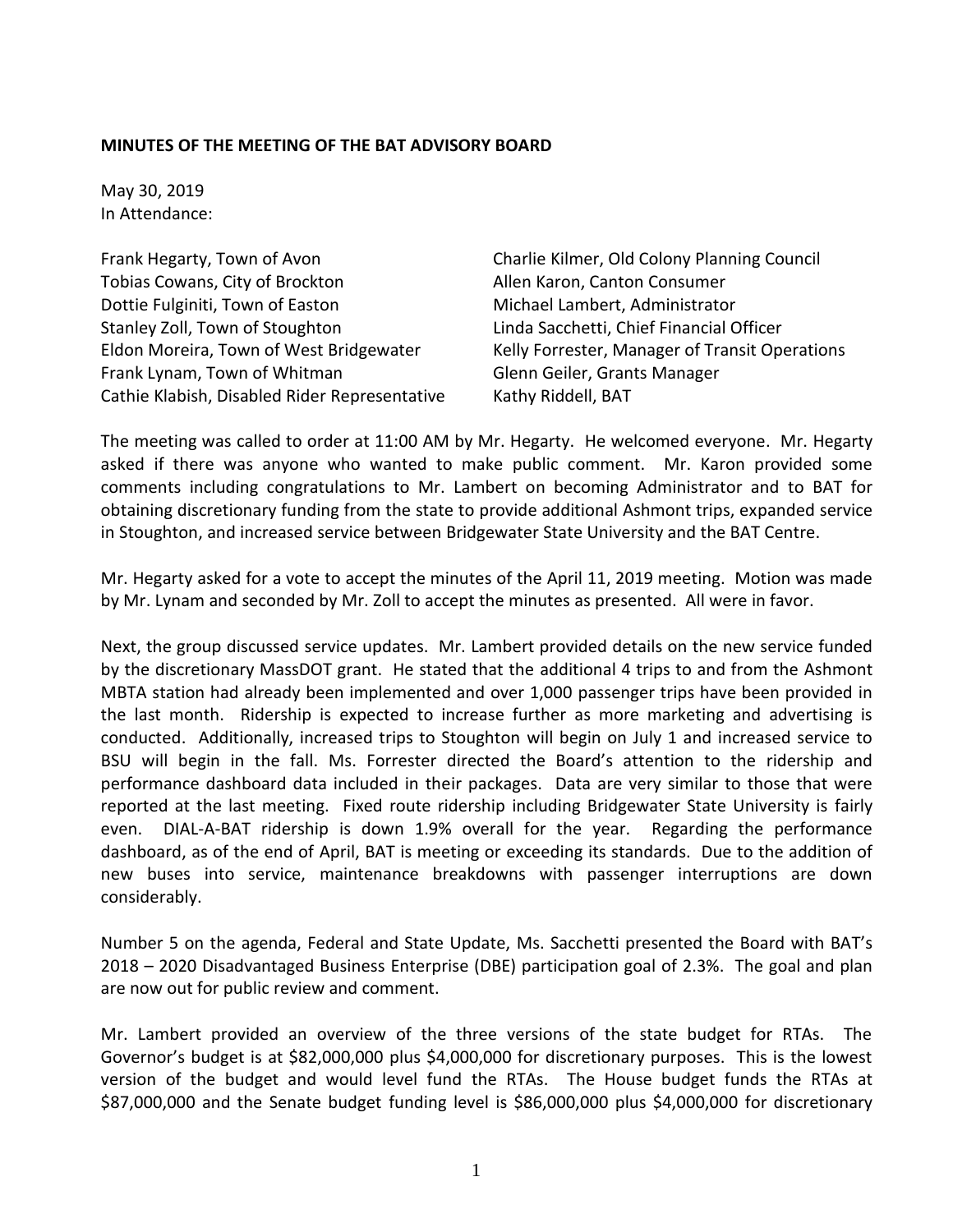purposes. All cases will likely provide BAT with something more than last year. BAT's budget for FY2020 reflects a conservative outlook. BAT will follow the budget closely for the next month and it is expected to be completed by 7/1/19. MassDOT is expected to provide funding early in FY20 based on last year's funding, thus improving cash flow and borrowing needs.

A financial update was provided by Ms. Sacchetti. The FY19 budget summary does not include much change from last month's meeting. Overall revenues are favorable to budget and expect to be on budget by the end of the year. Under expenses, Ms. Sacchetti pointed out fuel prices being favorable to budget. She also noted that there are some contractual increases in place and spring maintenance cost for vehicles and facilities which will make BAT on budget at the end of the fiscal year. Mr. Lynam made a motion to approve the FY19 Budget Update and motion was seconded by Ms. Fulginiti.

Mr. Lambert presented the Board with the FY20 Budget. He noted that this was the same document provided at the last meeting. No changes were made. He called their attention to four lines:

- MassDOT Discretionary Grant, which may or may not be available to BAT next year based on performance and evaluation
- State Contract Assistance is shown at an increase of 3% over last year which is considered a conservative inflation factor
- Fuel is under a short-term contract but that will be reevaluated in July based on market conditions to determine whether long- or short-term fuel contracts would be more advantageous
- Insurance line item reflects a 9.5% increase and this is due to industry trends and also the catastrophic accident that occurred earlier this year.

Resolution #255 was presented to the Board. Motion was made by Mr. Lynam and seconded by Ms. Fulginiti to approve the FY2020 Budget. All were in favor.

Next Mr. Hegarty presented the Board with an overview of the Audit and Finance Committee's Report from their last meeting. Resolution #256 was presented to authorize a Performance Bond for Mr. Lambert in the amount of \$100,000. Mr. Lynam made a motion to approve the Performance Bond and motion was seconded by Mr. Fulginiti.

Mr. Hegarty also informed the Board that the Compensation Committee, which is part of the Audit and Finance Committee, made a recommendation to adjust the Administrator's salary on 11/1/19 to be increased by 3%. In addition, they are recommending that the CFO's salary be increased by 3% beginning 7/1/19. Mr. Lynam stated that the Audit and Finance Committee voted unanimously to approve the two salary increases. Mr. Lynam made a motion to approve the increases as noted above and it was seconded by Ms. Fulginiti. All were in favor.

Item 8 on the agenda was the Administrator's report. Mr. Lambert informed the Board of the results of the MassDOT Audit. Although BAT just has a draft report, no deficiencies or findings for BAT were noted or expected. The Auditors officially note that the MBTA has been very slow in paying for BAT's portion of Charlie card revenues. The Auditors stated that they would follow up with the general manager of the MBTA as part of the audit review.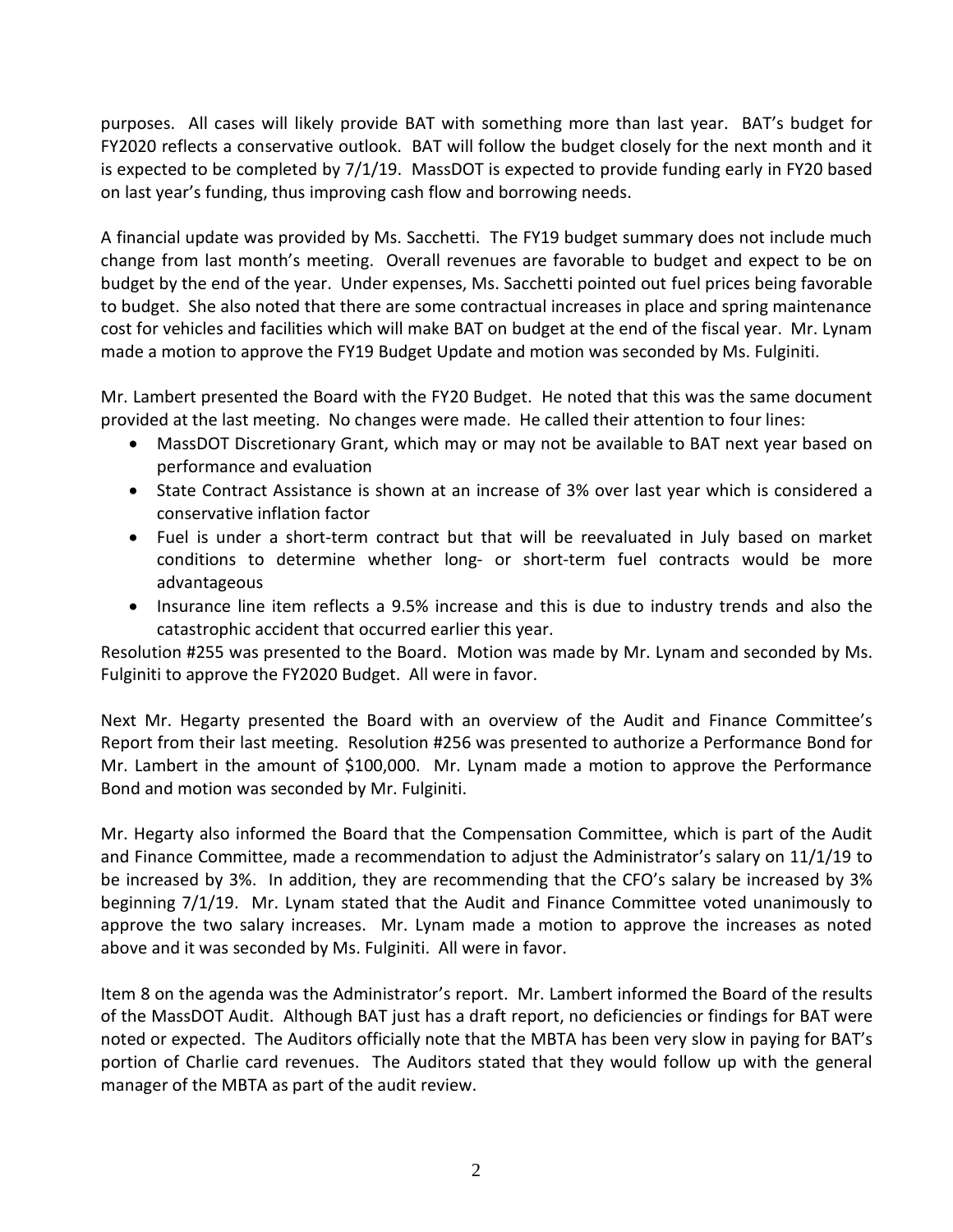Mr. Lambert stated that the House and Senate budget numbers for RTAs are going to require an MOU with MassDOT to set performance targets in eight areas. Most of these statistics have already been provided to the Board and are posted on BAT's web site. Next year BAT will be implementing the second phase of its fare increase. This will have an impact on ridership and BAT will need to be cognizant of that in projecting target numbers. The state will also be requiring the RTAs to report on their farebox recovery ratio. Mr. Lambert described for the Board what that consisted of and is something BAT does not currently include in their performance metrics. He is hoping to impress upon the state that other types of revenues beside farebox should be considered in the calculation.

A draft study is being done by MAPC & OCPC to investigate the impact of ride-hailing (such as Uber and Lyft) on BAT's ridership. Preliminary results of the study show that there is an impact in the Brockton area. Surveys were conducted (599) on the buses, in 5 areas of Brockton and on-line to solicit comments from BAT riders (and non-riders) of their use of ride-hailing and how it impacts their use of public transit. As noted in a number of other studies and nation-wide research, there are many factors that are contributing to the nationwide decrease in public transit ridership including increased car ownership, shift in home health providers, increased construction projects requiring personal vehicle transport, in addition to ride-hailing. The study could provide insights into new needs arising and methods to fill those needs at an affordable cost.

Mr. Lambert reminded the Board of the  $2<sup>nd</sup>$  phase of its fare increase to be implemented on  $7/1$ . Advertising and notifications to the public will begin in the next few days.

The City of Brockton has a transit-oriented development project that is under review. This will be adding housing units in close proximity to the commuter rail station. BAT will be included in the process as the city develops its narrative for the project. In addition to the commuter rail station, BAT provides a central location for all of its bus lines, thus making the area more appealing to individuals without cars or those that want to go carless during the week.

Meetings for next year are tentatively scheduled as follows:

October 10, 2019, Thursday, 11:00 AM January 16, 2020, Thursday, 11:00 AM April 9, 2020, Thursday, 11:00 AM May 21, 2020, Thursday, 11:00 AM

Mr. Lynam made the motion to adjourn and it was seconded by Ms. Fulginiti. Meeting adjourned.

Respectfully submitted,

\_\_\_\_\_\_\_\_\_\_\_\_\_\_\_\_\_\_\_\_\_\_\_\_\_\_

Kathy Riddell